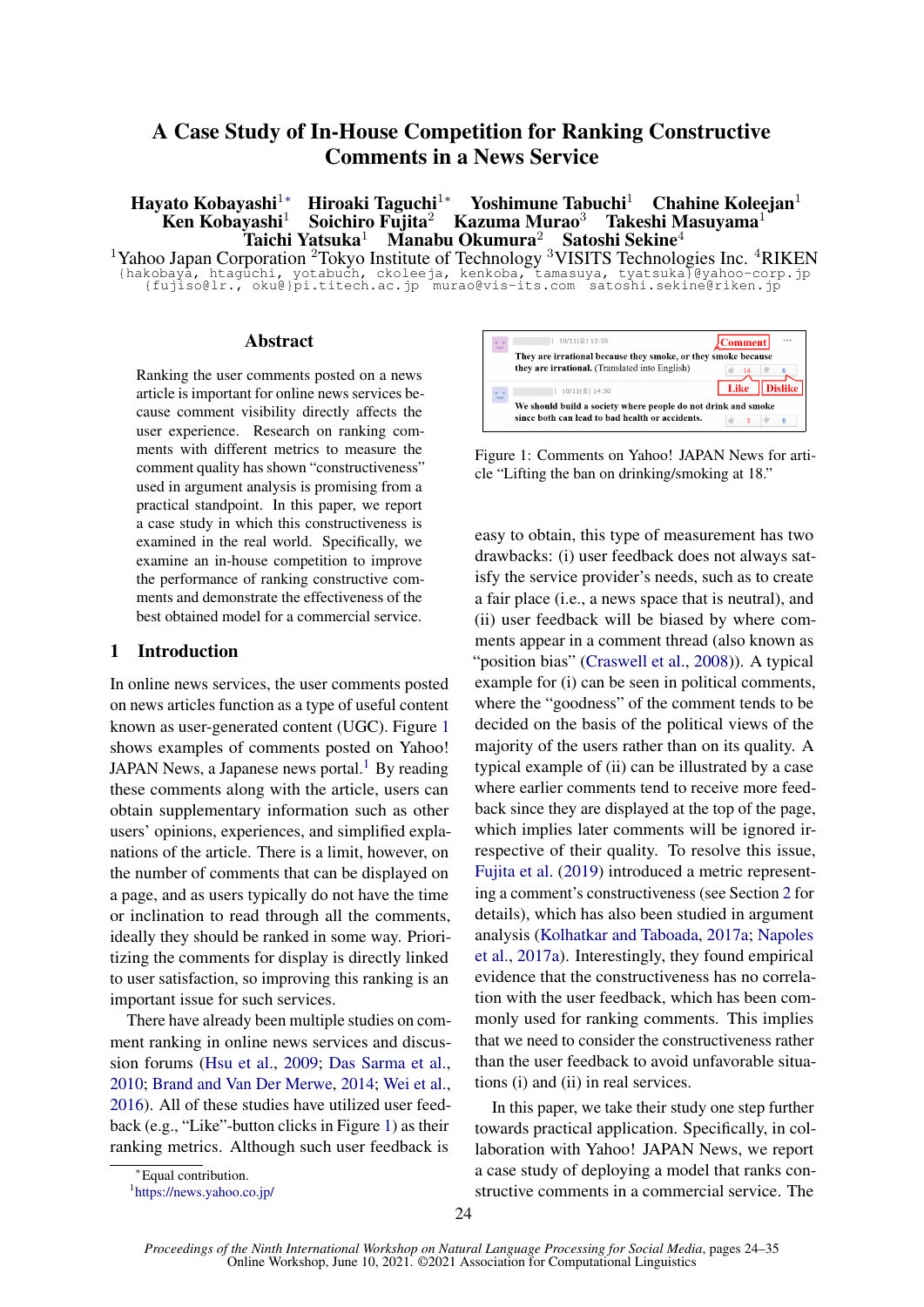characteristic unique point of our study is that we aim to improve the ranking quality through an inhouse competition. As represented by Kaggle [\(Kag](#page-9-3)[gle,](#page-9-3) [2020\)](#page-9-3), the machine learning competition platform, it has become common to improve a model's performance through a competition format. This kind of experiment has also been conducted in various research areas through shared-task workshops, with the WMT translation task [\(Barrault et al.,](#page-8-3) [2019\)](#page-8-3), TAC text analysis task [\(Demner-Fushman](#page-8-4) [et al.,](#page-8-4) [2018\)](#page-8-4), and NTCIR information retrieval task [\(Kato and Liu,](#page-9-4) [2019\)](#page-9-4) being well-known examples. Following this trend, we also aim to improve the ranking performance through a competition format. As this kind of work conducted within a company towards a commercial service is rarely released in the form of an academic paper, we expect our findings to become valuable knowledge for practitioners in the field. We clarify the novelty of our study against other previous studies in Section [7.](#page-7-0)

Our main contributions are as follows:

- We report the details of the in-house competition (i.e., constructive comment ranking task) conducted in a commercial news service, Yahoo! JAPAN News, where we obtained a new model with a 2.73% improvement in performance (NDCG) compared to the baseline (Section [3\)](#page-2-0). We also administer a participant survey and discuss positive and negative opinions relating to this competition (Section [6\)](#page-6-0).
- We consider several ensembles of the submitted models and show that the best one performed better than the best single model (Section [4\)](#page-4-0). Nevertheless, the service does not find it reasonable for practical use considering the need for maintainability and low latency against the performance increase (0.62%). This suggests that while an ensemble of various models submitted in the competition is promising in an academic sense, it still has challenges in an industrial sense. We believe that this will open a new direction for the ensemble research field to solve such challenges.
- We demonstrate that the high-performance models in the competition are practically useful in the real world with a service perspective evaluation (Section [5\)](#page-5-0), and in fact, the service decided to introduce the best single model.
- We will release the 59K labeled dataset and the models submitted in the competition for future research.[2](#page-1-1)

<span id="page-1-2"></span>

| <b>Precondition</b>    | • Related to article and not libelous                                                                                                      |
|------------------------|--------------------------------------------------------------------------------------------------------------------------------------------|
| <b>Main conditions</b> | • Intended to stimulate discussions<br>• Objective and supported by fact<br>• New idea, solution, or insight<br>• User's unique experience |

Table 1: Conditions for constructive comments.

## <span id="page-1-0"></span>2 Preliminaries

Constructiveness: We use the concept of constructiveness to prioritize comments that provide insight and encourage healthy discussion. According to the dictionary [\(Oxford,](#page-10-2) [2020\)](#page-10-2), the term "constructive" is defined as "*having or intended to have a useful or beneficial purpose*." However, this dictionary definition is a bit too generic to determine whether a comment is constructive or not. To avoid individual variation as much as possible, we need a more specific definition for our task. Thus, we follow a previous study [\(Kolhatkar and Taboada,](#page-9-2) [2017a\)](#page-9-2) on constructiveness, where a questionnaire administered to 100 people clarified the detailed conditions for constructive comments. Table [1](#page-1-2) shows a summarized version of the conditions, which was also used by [Fujita et al.](#page-9-1) [\(2019\)](#page-9-1). The conditions consist of one precondition for maintaining decency and relevance and four main conditions for representing typical cases of being constructive. Specifically, a constructive comment is defined as one that satisfies the precondition and at least one of the main conditions.

YJCCR Dataset: We use (part of) the YJ Constructive Comment Ranking (YJCCR) Dataset, which was created by [Fujita et al.](#page-9-1) [\(2019\)](#page-9-1). The YJCCR dataset consists of more than 100K Japanese comments labelled with a constructiveness score (C-score), which is a graded numeric score representing the level of constructiveness for ranking comments. The C-score was defined as the number of crowdsourced workers who judged a comment as constructive in response to a yes-or-no (binary) question. As a consequence, the C-score indicates how many people think that a comment is constructive with the goal of sufficiently satisfying as many users as possible.

The detailed settings of the crowdsourcing were as follows. The task was prepared with questions referencing a news article and its comments extracted from Yahoo! JAPAN News and conducted on a crowdsourcing service. The workers were asked to read the definition of constructiveness and then judge whether each comment was con-

<span id="page-1-1"></span><sup>&</sup>lt;sup>2</sup><https://research-lab.yahoo.co.jp/en/software/>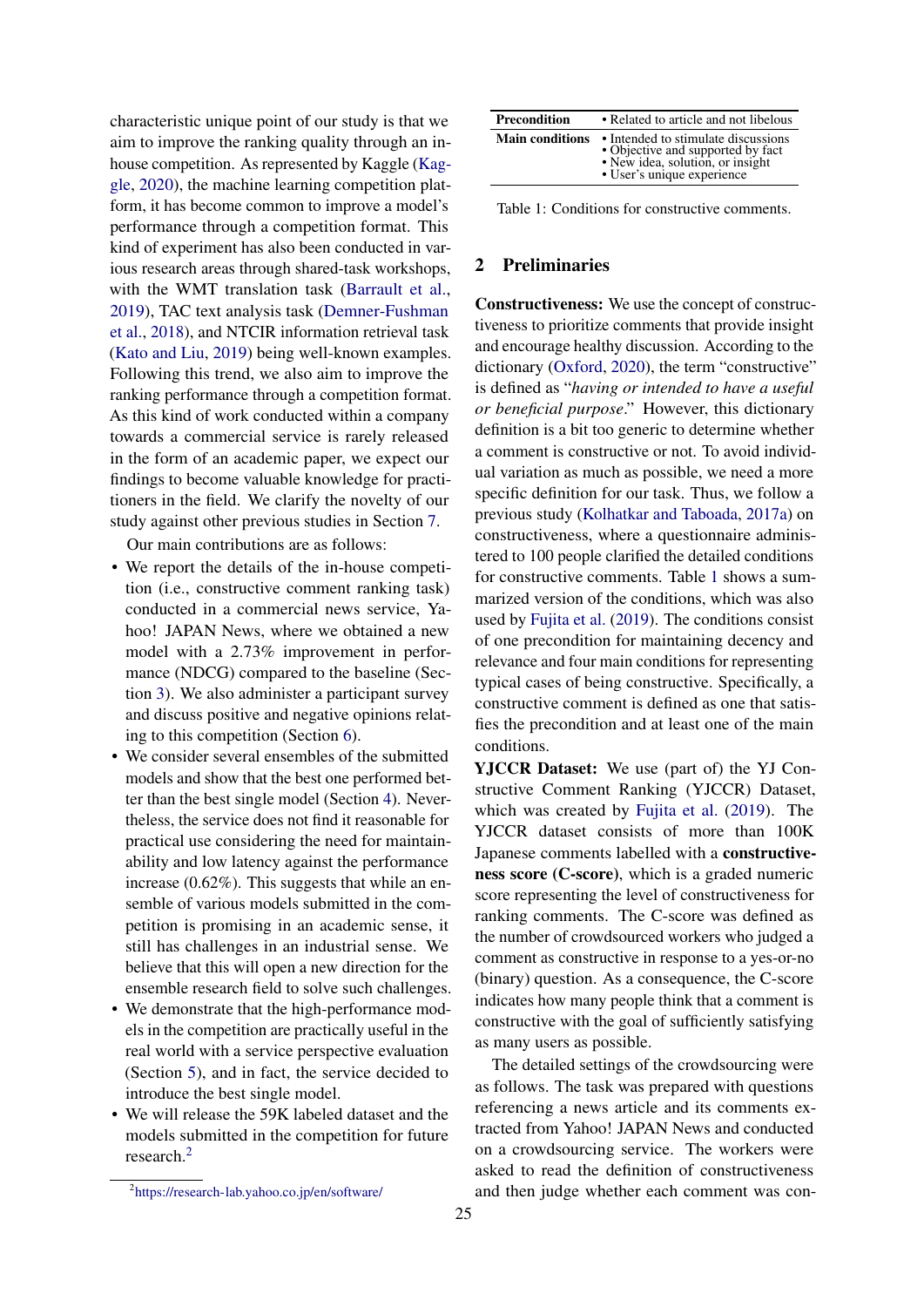structive. To ensure reliability, only the results of serious workers who correctly answered qualitycontrol questions that were randomly included in each task were kept. Ten workers were used for each comment in the dataset, so a C-score of 8, for example, means that eight workers judged a comment as constructive. The reliability of this annotation was confirmed with Krippendorff's alpha, which was "moderate agreement."

The comments in Figure [1](#page-0-0) are actual ones in the YJCCR dataset. The lower comment has a high score (9) because it includes a constructive opinion with some reasoning, whereas the upper comment has a low score (0) since it includes offensive content (see Appendix [C](#page-11-0) for more examples).

### <span id="page-2-0"></span>3 In-House Competition

Task: The competition task consisted of ranking comments based on their degree of constructiveness, that is, the C-score defined in Section [2.](#page-1-0) Specifically, given that we have training data with triples  $\{(a, x, y)\}\)$  consisting of a news article a, a comment  $x$  on the article, and its corresponding C-score  $y$ , the task is to predict the ranking of comments for every article in the test dataset  $\{(a, x)\}\,$ , where the C-scores are unknown. The goal of this task is to create a model that predicts the correct ranking from the training data as closely as possible.

The competition was held for about six weeks (Dec. 13, 2018 – Jan. 23, 2019), and a dozen employees related to the comment ranking service were made aware of it. The information shared among them included not only the dataset but also sample code consisting of a simple feature extraction, model creation, and evaluation pipeline in order to reduce the burden on the participants. We also prepared a leaderboard to display the latest evaluation results for submitted models. The participants reported their evaluation results on the leaderboard and were able to update them any number of times during the competition period.

Dataset: The training dataset consisted of a combination of the above-mentioned public dataset YJCCR and a new dataset of long comments created for this study. We used 49,215 comments (9,845 articles with five comments each) from the YJCCR dataset, each comment having a C-score assigned by crowdsourcing. While this dataset only contained comments up to 125 characters in length, we noticed in our preliminary experiments that long

<span id="page-2-1"></span>

Figure 2: Cumulative number of submissions over the competition period.

comments tended to be incorrectly determined as constructive despite having a bigger impact on visibility than short ones. For that reason, we additionally extracted long comments (from 126 up to the maximum of 400 characters) posted to the articles in YJCCR and created a long comment dataset with C-scores assigned by crowdsourcing in the same way as for YJCCR, as described in Section [2.](#page-1-0) The resulting combination of the above two datasets yielded 59,120 comments (9,845 articles with an average of six comments). We split it into 80% training data, 10% validation data, and 10% test data to form the competition dataset.

Evaluation: We used Normalized Discounted Cumulative Gain (NDCG) [\(Burges et al.,](#page-8-5) [2005\)](#page-8-5), which is a widely used evaluation measure for ranking tasks. In this competition, we adopted a variant defined as NDCG $\hat{\mathbf{\Theta}}k = Z_k \sum_{i=1}^k \frac{\hat{\mathbf{\Sigma}}^{r_i}-1}{\log_2(i+1)}$  $\frac{2^{r_i}-1}{\log_2(i+1)}$ , which was also used in the Yahoo! Learning to Rank Challenge [\(Chapelle and Chang,](#page-8-6) [2011\)](#page-8-6). This NDCG@k computes how close the top  $k$  comments predicted by a model are to the correct ranking, where  $r_i$ is the true C-score of the comment with predicted rank i, and  $Z_k$  is a normalization term.

To simplify the evaluation process, we set the average value of NDCG@k, i.e., 1  $\frac{1}{K} \sum_{k=1}^{K} \text{NDCG} @k$ , as the main measure in the competition, where  $K$  is the number of comments included in the article. Furthermore, to particularly encourage the performance improvement for long comments, we extracted a dataset consisting of only long comments (305 articles, 917 comments) from the test data and used its NDCG@k value as a supplementary measure. This was meant to reduce the effect of submitting sloppy methods that merely determined long comments to be constructive. From here on we call the normal measure NDCG and the one for long comments NDCG-L. Submitted Models: Eight individuals participated in the competition and submitted 14 models dur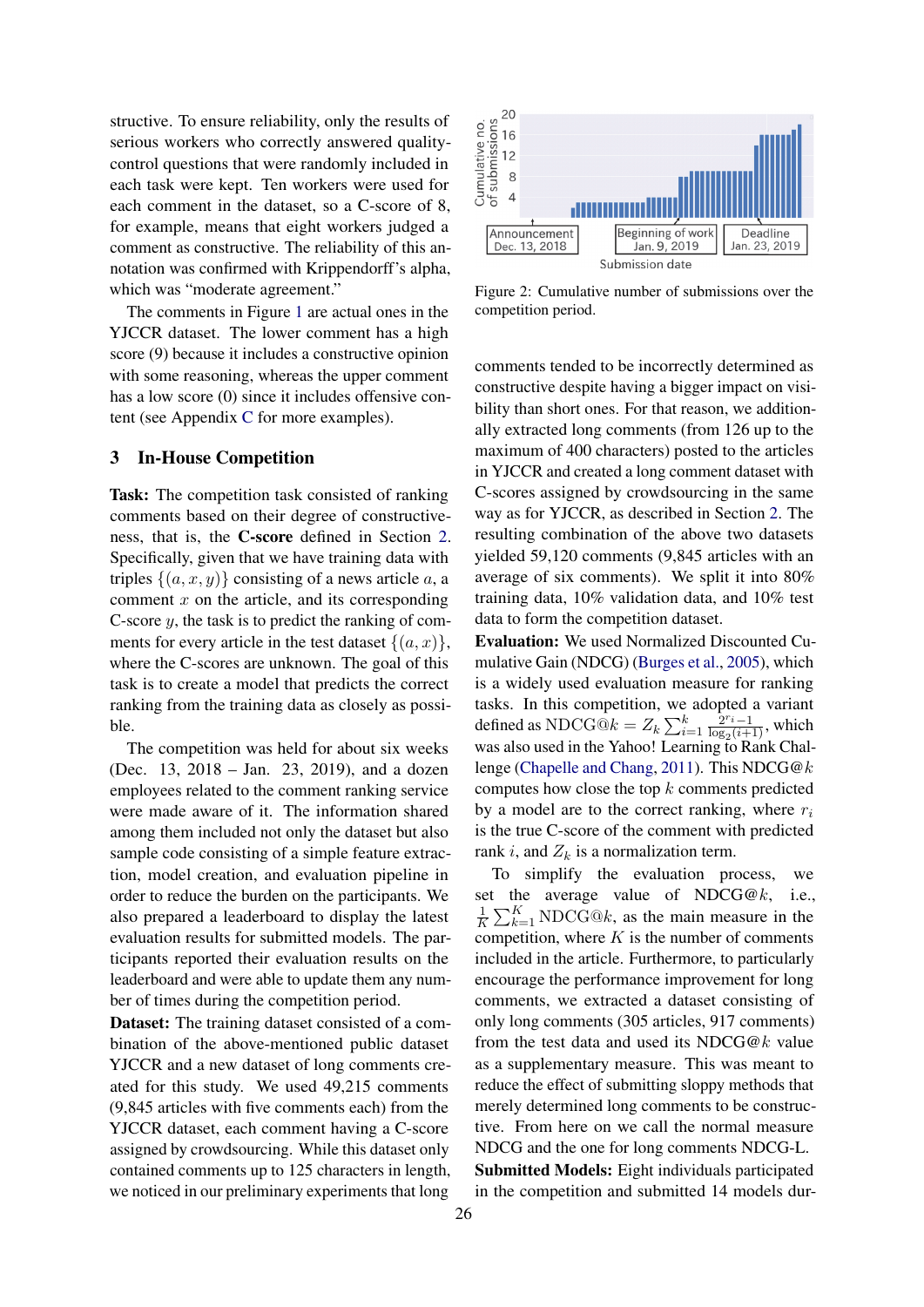ing the competition period (before the deadline). Figure [2](#page-2-1) shows the total number of submissions across the competition period. We can see that the number of submissions was low during the initial period of the competition but increased significantly at the start of the year (beginning of work), a period where time is relatively more available (Jan. 9, 2019), and on the day of the deadline (Jan. 23, 2019). Moreover, after the submission deadline had passed, several participants continued to work on the task and created an additional four models. We included these additional models when carrying out our analysis, although only the models submitted before the deadline were eligible for internal awards. We obtained a wide variety of models created by the participants' trials and errors, but due to space limitations, we only discuss in detail the four highest-performing models, which were Model-4, Model-11, Model-14, and Model-17. The following list includes the summary of each model with its detailed settings and features (see Appendix [A](#page-10-3) for their hyperparameter settings).

• Model-4: The model with the highest NDCG (before the deadline). It is a gradient boosting model (pairwise learning) with features based on pretrained word embeddings.

Model: The model was a LambdaMART model [\(Burges,](#page-8-7) [2010\)](#page-8-7), which is a boosted tree variant of LambdaRank [\(Burges et al.,](#page-8-8) [2007\)](#page-8-8) extended from RankNet [\(Burges et al.,](#page-8-5) [2005\)](#page-8-5). It was trained using RankLib (ver. 2.1) [\(Lemur Project,](#page-9-5) [2020\)](#page-9-5), a library of "learning to rank" algorithms. Features: The features were based on pretrained word embeddings trained with fastText (ver. 0.2.0) [\(Facebook,](#page-8-9) [2020\)](#page-8-9), an open-source library,that includes a subword-based extension [\(Bojanowski et al.,](#page-8-10) [2017\)](#page-8-10) of the skip-gram model [\(Mikolov et al.,](#page-10-4) [2013\)](#page-10-4). The training dataset consisted of 100M news articles in the service, and they were split into words using MeCab (ver. 0.996), a Japanese morphological analyzer [\(Kudo et al.,](#page-9-6) [2004;](#page-9-6) [Kudo,](#page-9-7) [2020a\)](#page-9-7), with IPADIC (ver. 2.7.0). Finally, the features of each comment were set to the average vector of the pretrained word embeddings for the words in the comment.

• Model-11: The model with the highest sum of NDCG and NDCG-L. It is a linear rankSVM [\(Lee and Lin,](#page-9-8) [2014\)](#page-9-8) model (pairwise learning) with features based on C-score prediction and

the distance between an article and its comment, where this setting is a kind of stacking ensemble. Model: The model was an L2-regularized L2 loss linear rankSVM model that was implemented as an instance of the well-known SVM tool LIBLINEAR (ver. 2.1.1) [\(Lin,](#page-10-5) [2020\)](#page-10-5). The cost parameter C was determined from  $\{2^{-13}, \ldots, 2^{1}\}$  on the basis of the performance on the validation set.

Features: The features consisted of two factors. The first was the expected C-score, which was determined by first computing the probabilities of C-scores (considered as classes) using the opensource library fastText (ver. 0.2.0) [\(Joulin et al.,](#page-9-9) [2017;](#page-9-9) [Facebook,](#page-8-9)  $2020$ <sup>2</sup> with word embeddings trained on news articles and then calculating their expected value. The second feature was the Euclidean distance between the comment and title vectors, each of which consisted of the frequencies of words.

- Model-14: The model with the highest NDCG-L. It is a gradient boosting model (pointwise learning) with features based on maximal substrings and words.
	- Model: The model was based on LightGBM (ver. 2.2.1) [\(Microsoft,](#page-10-6) [2020;](#page-10-6) [Ke et al.,](#page-9-10) [2017\)](#page-9-10), a tree-based gradient boosting framework. The parameters were hand-tuned with a tuning guide [\(LightGBM Doc.,](#page-10-7) [2020\)](#page-10-7).
	- Features: The features were based on a combination of maximal substrings and words, where a maximal substring is a substring s whose superstring never occurs at the same frequency as s. The features of the maximal substrings were the number of unique substrings, the frequencies of substrings, and the tf-idf values of substrings in the character-based maximal substrings in each comment (see Appendix [A](#page-10-3) for how to extract maximal substrings). The features of words were the frequencies of words, which were extracted by MeCab (ver. 0.996), a Japanese morphological analyzer, with IPADIC (ver. 2.7.0). Finally, those two kinds of feature were combined and scaled to the range of  $[-1, 1]$  using svm-scale in LIBLINEAR (ver. 2.1.1), a feature-scaling library.
- Model-17: The model with the highest NDCG (after the deadline). It is a variant of the RankNet model (pointwise and listwise learning) with features based on subwords.

Model: The model was a variant of RankNet,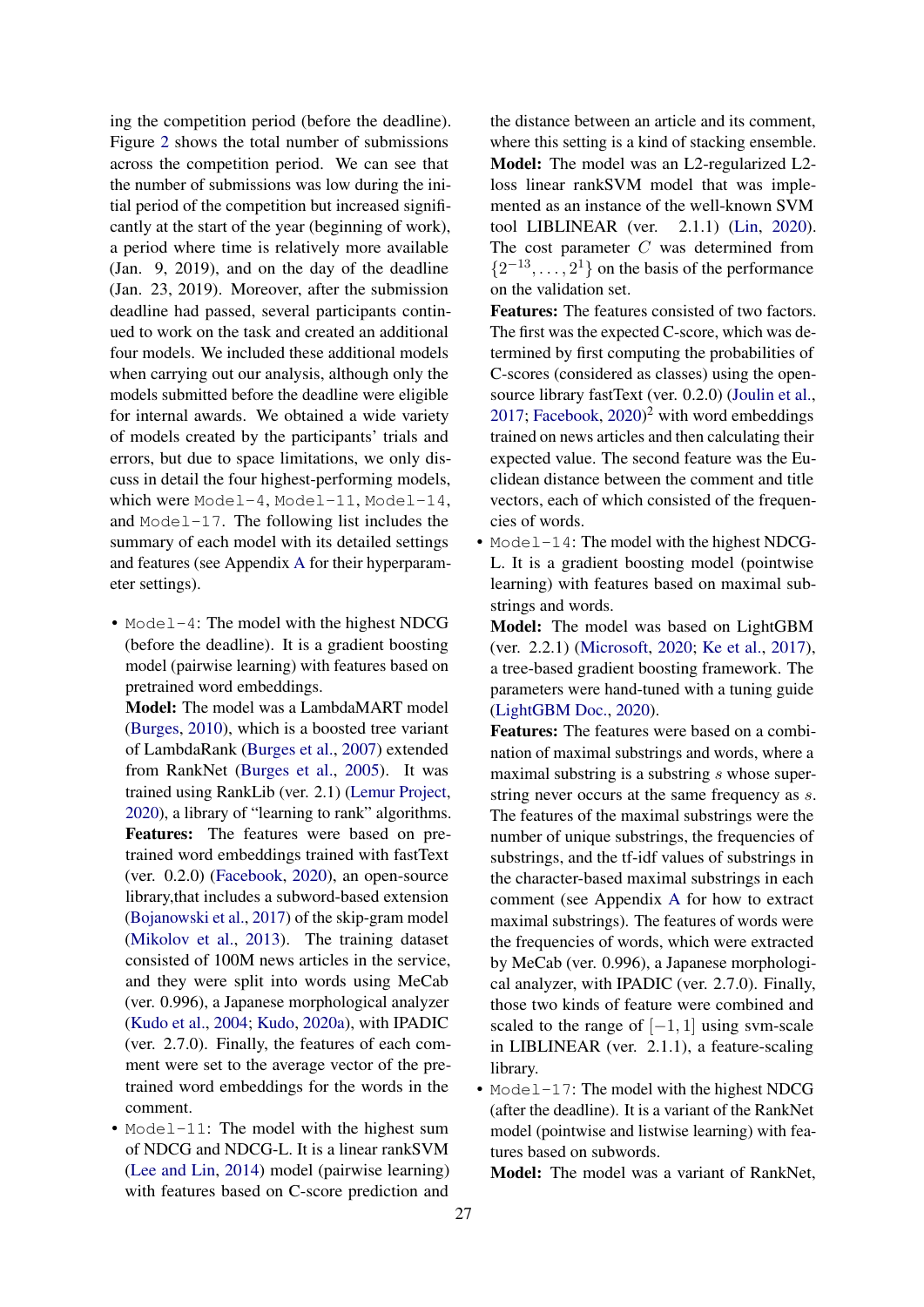which has an encoder-scorer structure consisting of BiLSTMs and Gated CNNs (see Appendix [A](#page-10-3) for the detailed model structure). C-score was predicted by (a) extracting the representations of the input subwords, (b) obtaining one vector averaging their representations, (c) estimating the classification probabilities, regarding the prediction problem of the C-score  $(0-10)$  as an 11-class classification problem, and (d) calculating the expected C-score with the probabilities. The loss was a combination of a pointwise loss, i.e., cross entropy loss for C-score probabilities, and a listwise loss, i.e., permutation probability loss for comment lists [\(Cao et al.,](#page-8-11) [2007\)](#page-8-11). The optimizer was Adam [\(Kingma and Ba,](#page-9-11) [2015\)](#page-9-11) with parameters ( $\alpha = 10^{-3}, \beta_1 = 0.9, \beta_2 = 0.999, \epsilon =$ 10−<sup>8</sup> ), and the training was done in ten epochs with early stopping after random initialization in the range of  $[-0.01, 0.01]$ , where the batch size was 32 and the dropout rate was 0.3.

Features: The features (input) were a sequence of subwords based on SentencePiece (ver. 0.1.8) [\(Kudo and Richardson,](#page-9-12) [2018;](#page-9-12) [Kudo,](#page-9-13) [2020b\)](#page-9-13), where the subword model was trained with the training data using the unigram language model algorithm with the vocabulary size of 5,000.

Comparison with Baseline: We analyzed how well the submitted models performed compared to the baseline described below.

• Baseline: A linear rankSVM model (pairwise learning) with features based on term-frequency vectors. It was almost the same as the model in the previous study [\(Fujita et al.,](#page-9-1) [2019\)](#page-9-1) but was tuned for this competition.

Model: The model was an L2-regularized L2 loss linear rankSVM model, which was implemented in LIBLINEAR (ver. 2.1.1). The cost parameter C was determined from  $\{2^{-13}, \ldots, 2^1\}$ on the basis of the performance on the validation set.

Features: The features consisted of the frequencies of words in each comment. Note that this setting performed better than the one-hot representations, the fractions (normalized frequencies) of the words, the number of distinct words, the tf-idf values, and any combinations thereof. They were scaled to the range of  $[-1, 1]$  by using svm-scale in LIBLINEAR.

Figure [3](#page-4-1) shows the performance increase  $(\% )$  in NDCG and NDCG-L for the submitted models compared to Baseline. Note that decreases are

<span id="page-4-1"></span>

Figure 3: Increase (%) in NDCG (top) and NDCG-L (bottom) for each model compared to Baseline.

not shown. As we can see, many models performed better than Baseline. Interestingly, a high NDCG score did not necessarily correspond to a high NDCG-L score, and in fact, Model-4 with a high NDCG in particular had a lower NDCG-L than Baseline. The use of the leaderboard had a positive effect for participants submitting highperformance models for both measures in the latter half of the competition (right sides of the graphs). In the end, the highest performance increase was 2.73% by Model-17 for NDCG and 2.34% by Model-14 for NDCG-L.

# <span id="page-4-0"></span>4 Model Ensemble

To further improve the performance, we considered using an ensemble of the models submitted in the competition. For ease of implementation, we focused on unsupervised ensemble methods that combine predicted scores. Assuming practical use, we only used the models that could accurately (or stably) reproduce their leaderboard performance, resulting in ensembles of 12 models.

Ensemble Methods: We prepared various ensemble methods covering both commonly used and recently proposed ones as follows.

- ScoreAve: Use the average of the predicted scores of all models as an ensemble score.
- NormAve: Use ScoreAve after normalizing the scores [\(Burges et al.,](#page-8-12) [2011\)](#page-8-12). We treated the predicted scores for all comments in each article as a vector  $v$  and applied the L2 norm, i.e.,  $v/||v||_2.$
- RankAve: Use the inverse of the averaged rank after ranking all comments with each model.
- TopkAve: Use ScoreAve only for the top- $k$ ranked comments by each model [\(Cormack et al.,](#page-8-13)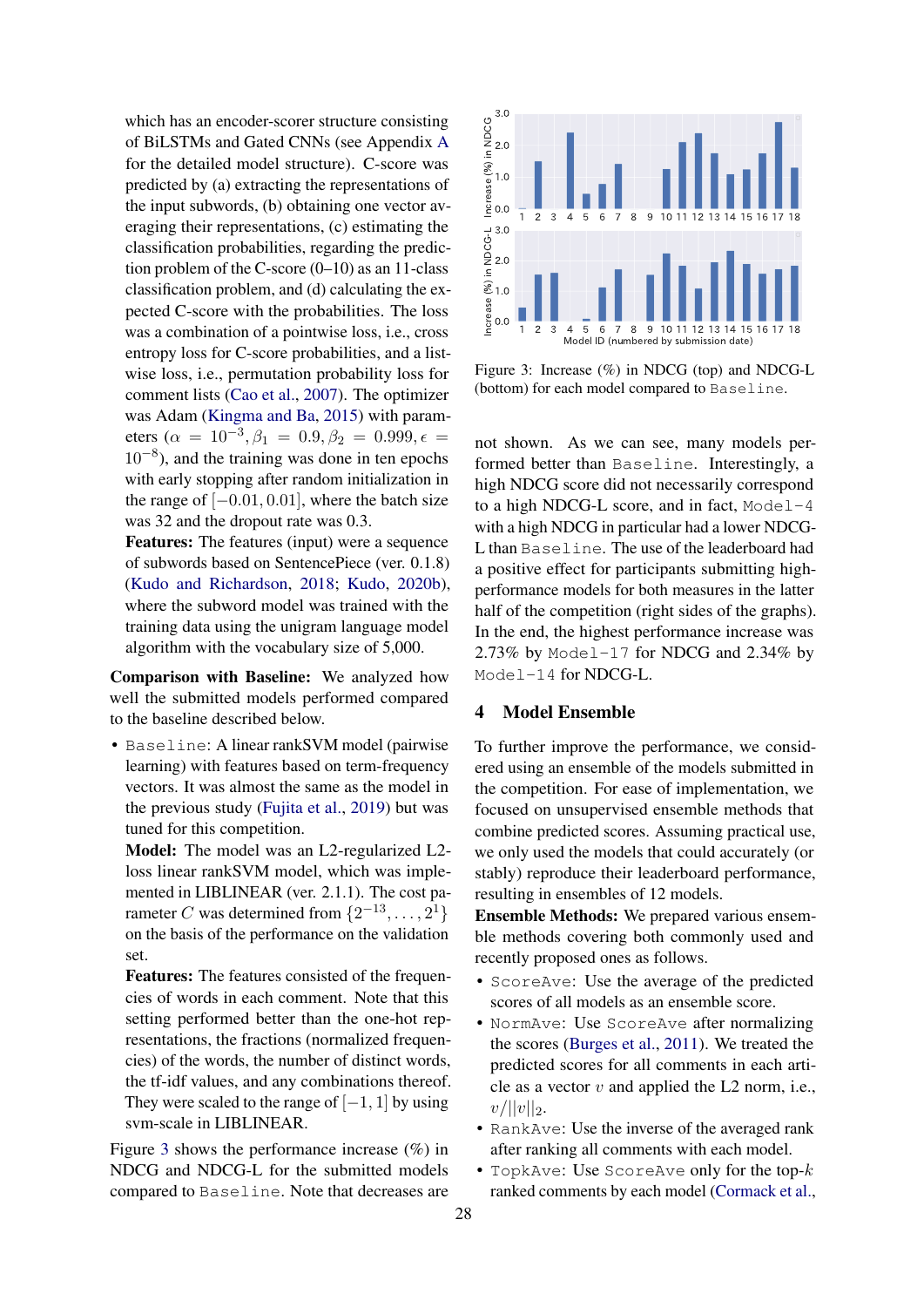<span id="page-5-1"></span>

|            | NDCG  | NDCG-L | NDCG@3 | Prec@3 |
|------------|-------|--------|--------|--------|
| Baseline   | 81.63 | 86.74  | 81.09  | 73.30  |
| $Model-4$  | 83.60 | 82.15  | 82.79  | 73.98  |
| Model-11   | 83.35 | 88.34  | 82.93  | 73.20  |
| Model-14   | 82.53 | 88.77  | 81.83  | 72.86  |
| Model-17   | 83.86 | 88.24  | 83.27  | 72.01  |
| ScoreAve   | 83.85 | 86.66  | 83.20  | 73.40  |
| NormAve    | 84.33 | 88.41  | 84.01  | 74.11  |
| RankAve    | 83.46 | 88.25  | 82.92  | 73.30  |
| TopkAve    | 84.35 | 88.35  | 83.31  | 73.54  |
| PostEval   | 84.32 | 88.64  | 83.88  | 73.91  |
| WeightEval | 84.38 | 88.30  | 84.18  | 74.04  |

Table 2: NDCG variants  $(\%)$  and precision  $(\%)$  for (a part of) the submitted models and their ensembles.

[2009\)](#page-8-13), where  $k$  was chosen with the validation set.

- PostEval: Select the most promising output (or model) per article with a continuous version of majority voting [\(Kobayashi,](#page-9-14) [2018\)](#page-9-14), where the similarity of two outputs was calculated with NDCG.
- WeightEval: Use the weighted average of the top-k promising outputs [\(Fujita et al.,](#page-9-15) [2020\)](#page-9-15), where  $k$  was chosen with the validation set. This method is a hybrid of output selection (PostEval) and output average (NormAve), where NDCG was used as a similarity function for selecting and weighting.

Evaluation Measures: Along with NDCG and NDCG-L, we used NDCG@3 and Prec@3 as supplementary measures, since only the top three comments are displayed first on each article page in the actual service, although users can read all comments on the next comment list page. Prec@3 is defined as the proportion of the predicted top-3 comments being in the correct top-3. Note that [Järvelin](#page-9-16) [and Kekäläinen](#page-9-16) [\(2002\)](#page-9-16) reported that NDCG is more suitable than precision for graded scores like in our setting.

Results: Table [2](#page-5-1) lists the results of the four high-performance models in Section [3](#page-2-0) and the six ensembles of submitted models. Looking at the ensemble models, we can see that the recently proposed WeightEval performed the best for the main measure NDCG, and NormAve also performed competitively despite its simplicity. ScoreAve and RankAve did not perform as well as NormAve, as ScoreAve did not adjust outputs with different scales and RankAve failed when trying to adjust them, ignoring score shapes. These results imply that score adjustment (NormAve, TopkAve) and model selection (PostEval, WeightEval) contributed to the

performance improvement. As a whole, NormAve is the most promising for practical use, since TopkAve and WeightEval need parameter tuning. Looking at single models, all the models performed better than Baseline for the main measure NDCG, and Model-17 performed the best overall. The differences between Baseline and Model-17 and between Model-17 and NormAve for the main measure NDCG were statistically significant in a Wilcoxon signed-rank test  $(p < 0.05)$ . The high NDCG-L of Model-14 seems to be related to how to make the features. Model-14 used maximal substrings, including longer text spans than ordinary words. This implies that Model-14 can successfully characterize long comments, even if it might be harmful for short ones. We may need to consider this effect for other tasks including only long texts, although it was not effective for the main measure NDCG of our task since most comments are short.

# <span id="page-5-0"></span>5 Towards Practical Use

To determine if the submitted models can be used in the running service, we carried out a qualitative evaluation from the perspective of service, not just constructiveness. Specifically, we prepared the comment lists ranked by candidate models for each news article and asked three experts in the comment service to rank them. We instructed the experts to evaluate them on the basis of "which list should be provided as a service" rather than "which list is constructive," as the goal of this evaluation was to improve the service quality. As an evaluation measure, we calculated the micro-average of the ranks by the experts over the evaluation data prepared separately from the competition data. We used 104 articles (each having 3,406 comments on average) for the first evaluation and 66 articles (each having 3,888 comments on average) for the second evaluation.<sup>[3](#page-5-2)</sup>

**Baseline** vs. Naive Methods: We first examined whether the constructiveness ranking model Baseline is useful compared to other naive methods, which was confirmed by [Fujita et al.](#page-9-1) [\(2019\)](#page-9-1) in terms of automatic evaluation (NDCG) only. Specifically, we compared the four models described below in terms of human evaluation.

• Feedback: A model ranking basically in descending/ascending order of the number of

<span id="page-5-2"></span><sup>&</sup>lt;sup>3</sup>We reduced the number of articles in the second round because the evaluation cost was too high.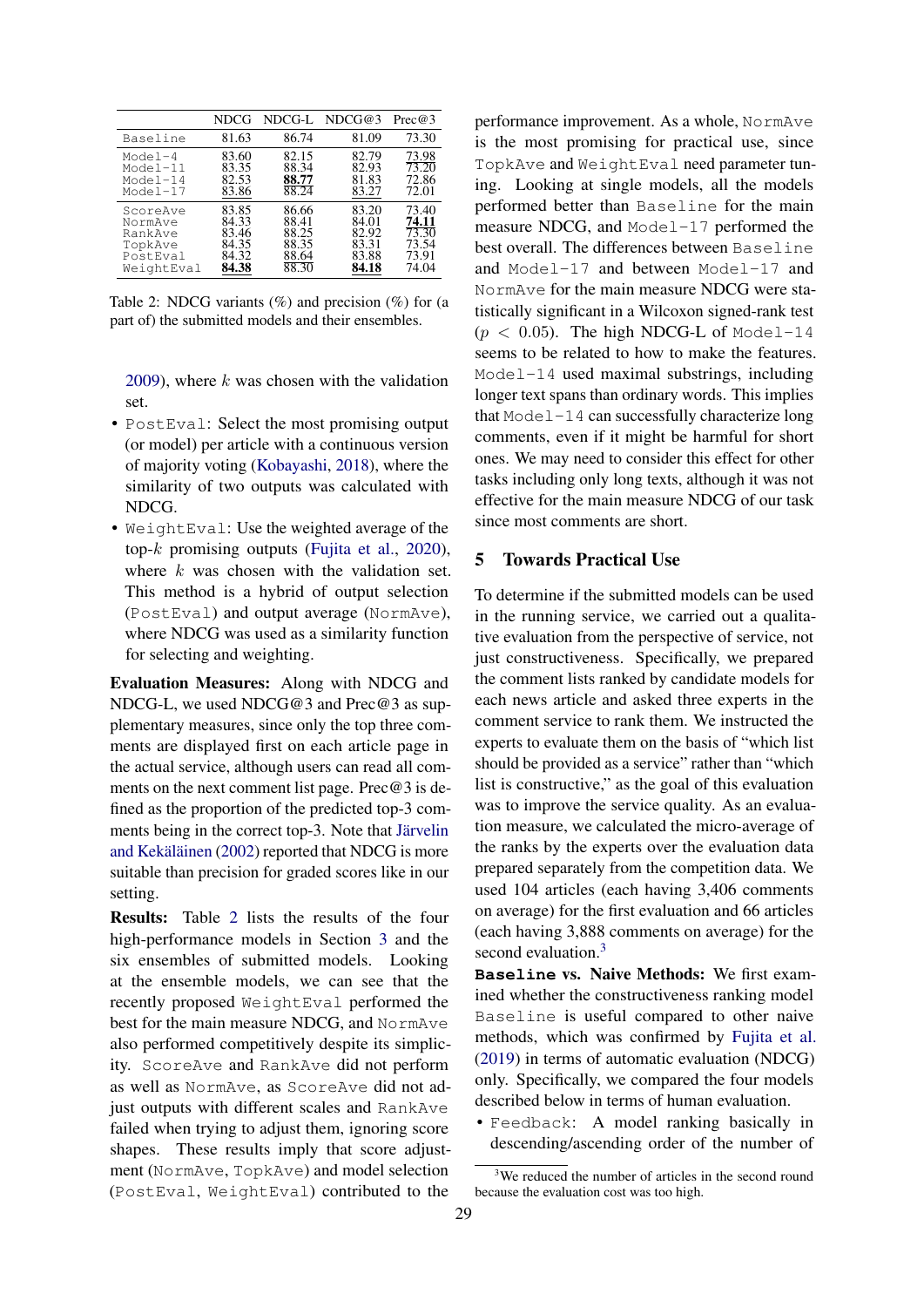<span id="page-6-1"></span>

|                                                    | Average Rank         |
|----------------------------------------------------|----------------------|
| Feedback<br>Latest<br>Length<br>Baseline (C-score) | 2.61<br>2.20<br>1.77 |

Table 3: Qualitative evaluation results of Baseline and naive methods (lower ranks are better).

<span id="page-6-2"></span>

|                                                      | Average Rank                  |
|------------------------------------------------------|-------------------------------|
| Baseline                                             | 3.86                          |
| Model $-4$<br>$Model-11$<br>$Model-14$<br>$Model-17$ | 3.64<br>3.63<br>3.41<br>3 1 1 |

Table 4: Qualitative evaluation results of submitted models and Baseline (lower ranks are better).

Likes/Dislikes. This model has been used in the service.

- Latest: A model ranking in descending order of comment date. This model is a naive method used when user feedback and constructiveness scores are not available.
- Length: A model ranking in descending order of comment length. This model is a naive method based on the rule of thumb that long comments tend to be constructive.
- Baseline: A model ranking in descending order of predicted C-score, which is almost the same as the model in the previous study [\(Fujita](#page-9-1) [et al.,](#page-9-1) [2019\)](#page-9-1) but has been tuned to this competition.

Table [3](#page-6-1) shows the results of the qualitative evaluation. We can see that Baseline clearly performed better than the other models. The differences between Baseline and Feedback and between Baseline and Length were statistically significant in a Wilcoxon signed-rank test  $(p < 0.05)$ . These results mean that the finding in the previous paper holds true even in human evaluation.

**Baseline** vs. Submitted Models: We prepared the four high-performance single models in Table [2](#page-5-1) (excluding ensemble models) for comparison with Baseline. We also suggested introducing the most promising ensemble model, NormAve, but the service preferred not to because it would be unreasonable to maintain 12 different models and to re-normalize the scores every time a comment was posted, where static scores must be stored in the DB due to the low latency constraint.

Table [4](#page-6-2) lists the results of the qualitative evaluation. As shown, the best single model for

NDCG, Model-17, also had the best (lowest) average rank. The difference between Baseline and Model-17 was statistically significant in a Wilcoxon signed-rank test ( $p < 0.05$ ). This implies that a competition format is effective in terms of obtaining an improved model even when we consider service-level judgment. As a result, the service introduced Model-17 into its comment ranking module.

One of the reasons Model-17 performed better than the others seems to be related to the fact that it had a full neural structure (as explained in Section [3\)](#page-2-0), which implies "robustness" (or expressiveness of the model) thanks to a lot of parameters, as in [Neyshabur et al.](#page-10-8) [\(2017\)](#page-10-8)'s study. In fact, the evaluators reported that Model-17 had few critical errors compared to the other models. Although Model-4 and Model-11 performed well in Table [2](#page-5-1) (automatic evaluation), we will have to consider the robustness (or the number of critical errors) from a practical point of view. Note that the detailed investigation of these factors is beyond the scope of this study.

#### <span id="page-6-0"></span>6 Participant Survey and Future Issues

After the competition, we collected opinions from the participants through an optional survey. We discuss certain positive and negative opinions in detail below (see Appendix [B](#page-11-1) for other opinions). Positive Opinions: The most popular opinion was that the number of model submissions was greater than initially expected. According to the participants, this was mainly due to the game element of the competition, i.e., publicly competing against other participants. In other words, the fun of the task was an implicit incentive to encourage submissions. As a result, we were able to use a wide variety of models for the ensemble experiment (Section [4\)](#page-4-0), which seems to have contributed to the performance improvement. Another interesting opinion was about disclosure of the modeling methods. In this competition, the participants were encouraged to include model descriptions such as structures and features when reporting their evaluation results on the leaderboard. This information helped the participants make improved models, which contributed to the best performance of single models (Section [3\)](#page-2-0). Other positive opinions were related to the improved knowledge and skills acquired by the participants.

Negative Opinions: One major negative opinion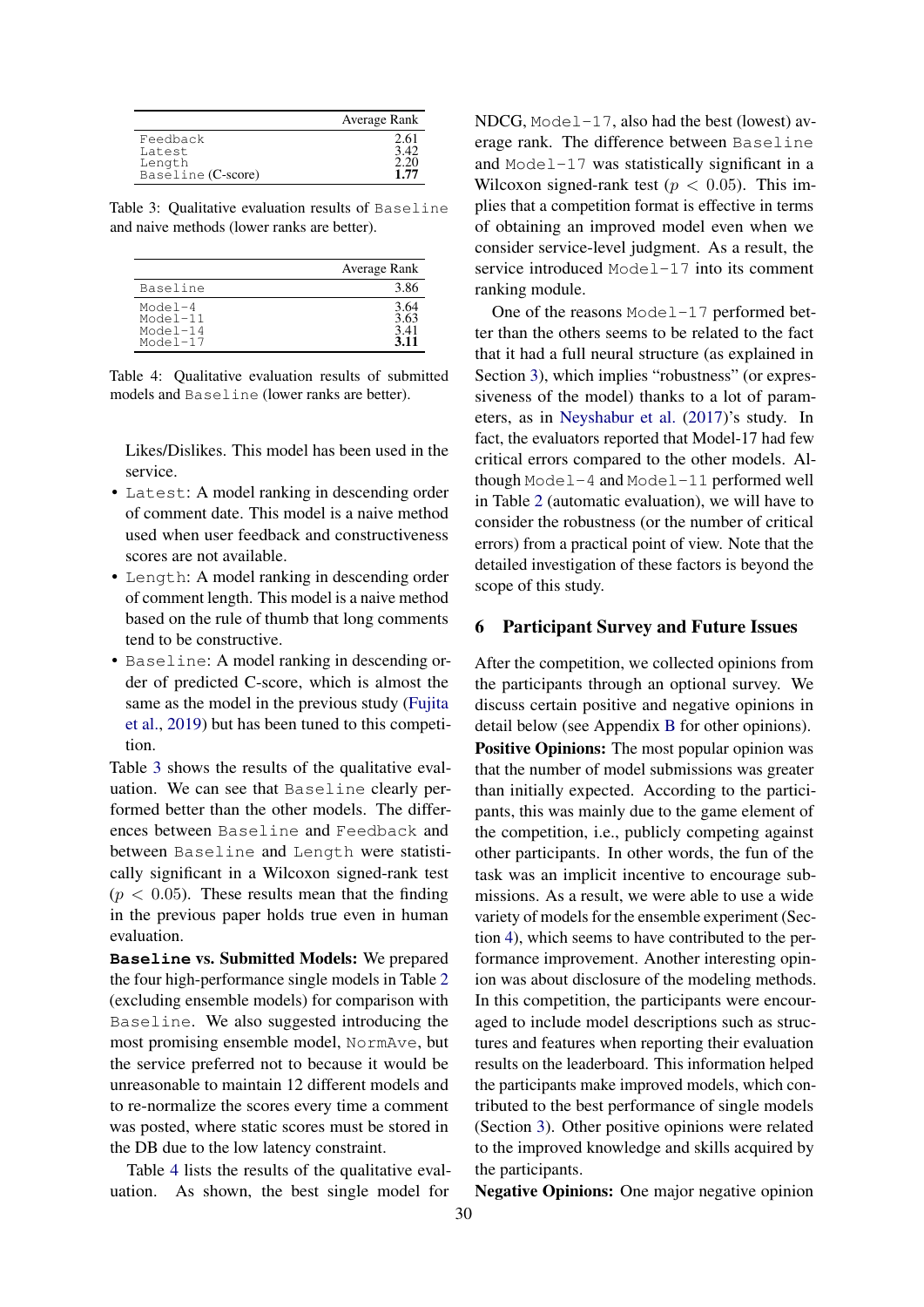was about the leaderboard system, where the participants individually posted their own results pertaining to the evaluation tool and test data. This setting allowed the participants to purposefully design models effective only on the test data, although we confirmed that they actually used the validation data for fine-tuning. To hold a competition on a larger scale, we should prepare an automatic evaluation system with private test data. Such a setting is relatively common in strict competitions such as Kaggle, while most test datasets tend to be publicly available in research communities (under research ethics). Another insightful opinion was to make an incentive for exploring new directions, since it is valuable to obtain findings in unknown/rare directions, even if the results are not superior. In addition, model diversity can contribute to the ensemble performance, as discussed above. We suggest preparing a special prize for novelty in order to encourage exploring different directions.

#### <span id="page-7-0"></span>7 Related Work

Constructiveness: Analyzing the comments on online news services or discussion forums has been extensively studied [\(Wanas et al.,](#page-10-9) [2008;](#page-10-9) [Ma et al.,](#page-10-10) [2012;](#page-10-10) [Llewellyn et al.,](#page-10-11) [2016;](#page-10-11) [Shi and Lam,](#page-10-12) [2018\)](#page-10-12). In this line of research, many studies have focused on ranking comments [\(Hsu et al.,](#page-9-0) [2009;](#page-9-0) [Das Sarma](#page-8-0) [et al.,](#page-8-0) [2010;](#page-8-0) [Brand and Van Der Merwe,](#page-8-1) [2014;](#page-8-1) [Wei](#page-10-0) [et al.,](#page-10-0) [2016\)](#page-10-0). However, the prior approaches have been based on user feedback, which is completely different from constructiveness.

Constructiveness has been introduced in argument analysis frameworks [\(Napoles et al.,](#page-10-1) [2017a,](#page-10-1)[b;](#page-10-13) [Kolhatkar and Taboada,](#page-9-2) [2017a](#page-9-2)[,b;](#page-9-17) [Kolhatkar et al.,](#page-9-18) [2020\)](#page-9-18). The purpose of these studies was to classify constructive comments, whereas [Fujita et al.](#page-9-1) [\(2019\)](#page-9-1) recently expanded their tasks to a ranking one. They created a new dataset for ranking constructive comments on a news service and showed that the commonly used method that ranks comments by user feedback does not contribute to constructiveness in terms of automatic evaluation (NDCG). Our study has value as a deployment report of their approach, and we also confirmed that constructiveness performed better than user feedback for ranking comments in terms of human evaluation by experts.

Aside from constructiveness and user feedback, we may consider hate speech detection [\(Kwok and](#page-9-19) [Wang,](#page-9-19) [2013;](#page-9-19) [Nobata et al.,](#page-10-14) [2016;](#page-10-14) [Davidson et al.,](#page-8-14) [2017\)](#page-8-14) and sentiment analysis [\(Fan and Sun,](#page-8-15) [2010;](#page-8-15) [Siersdorfer et al.,](#page-10-15) [2014\)](#page-10-15) as alternative approaches for analyzing the quality of comments on the basis of their content. Although these approaches are useful for other tasks, they do not directly solve our task, namely, ranking constructive comments. For example, the simple comment "Great!" is positive and is not hate speech, but it is not suitable as a top-ranked comment in our task.

Shared Tasks and Competitions: There have been many competitions in various research areas through shared-task workshops, such as the WMT translation task [\(Barrault et al.,](#page-8-3) [2019\)](#page-8-3), TAC text analysis task [\(Demner-Fushman et al.,](#page-8-4) [2018\)](#page-8-4), and NTCIR information retrieval task [\(Kato and Liu,](#page-9-4) [2019\)](#page-9-4). Their purpose to find good models for a specific task is almost the same as ours, and the main difference (ignoring the task) is that the competition in our work was conducted within a company. As this kind of work towards a commercial service is rarely released in the form of an academic paper, we expect that our findings will become valuable knowledge for practitioners in this field.

As for "learning to rank" tasks, there have also been several competitions such as the Internet Mathematics 2009 [\(Yandex,](#page-10-16) [2020\)](#page-10-16), the Yahoo! Learning to Rank Challenge [\(Chapelle and Chang,](#page-8-6) [2011\)](#page-8-6), and the Personalized Web Search Challenge [\(Kharitonov and Serdyukov,](#page-9-20) [2020\)](#page-9-20). Their tasks are basically to rank pages in terms of relevance to a search query, which is common in the information retrieval field. In contrast, our task is to rank comments in terms of constructiveness. It has value in the sense of applying the concept of argument analysis in the real world.

A unique aspect of our work is the ensemble of submitted models in the competition. Although there have been many studies on model ensembles [\(Hoi and Jin,](#page-9-21) [2008;](#page-9-21) [Cormack et al.,](#page-8-13) [2009;](#page-8-13) [Burges et al.,](#page-8-12) [2011\)](#page-8-12), the models for prior ensemble experiments were basically prepared by either random initialization or a researcher's preference, which is different from our competition setting. The most closely related study involves the concept of "Resource by Collaborative Contribution (RbCC)" [\(Sekine et al.,](#page-10-17) [2019\)](#page-10-17), which collaboratively creates a large-scale dataset for named entity recognition by using the predicted labels of submitted models in a shared task, although their purpose and task were completely different from ours. We believe our findings in a commercial service will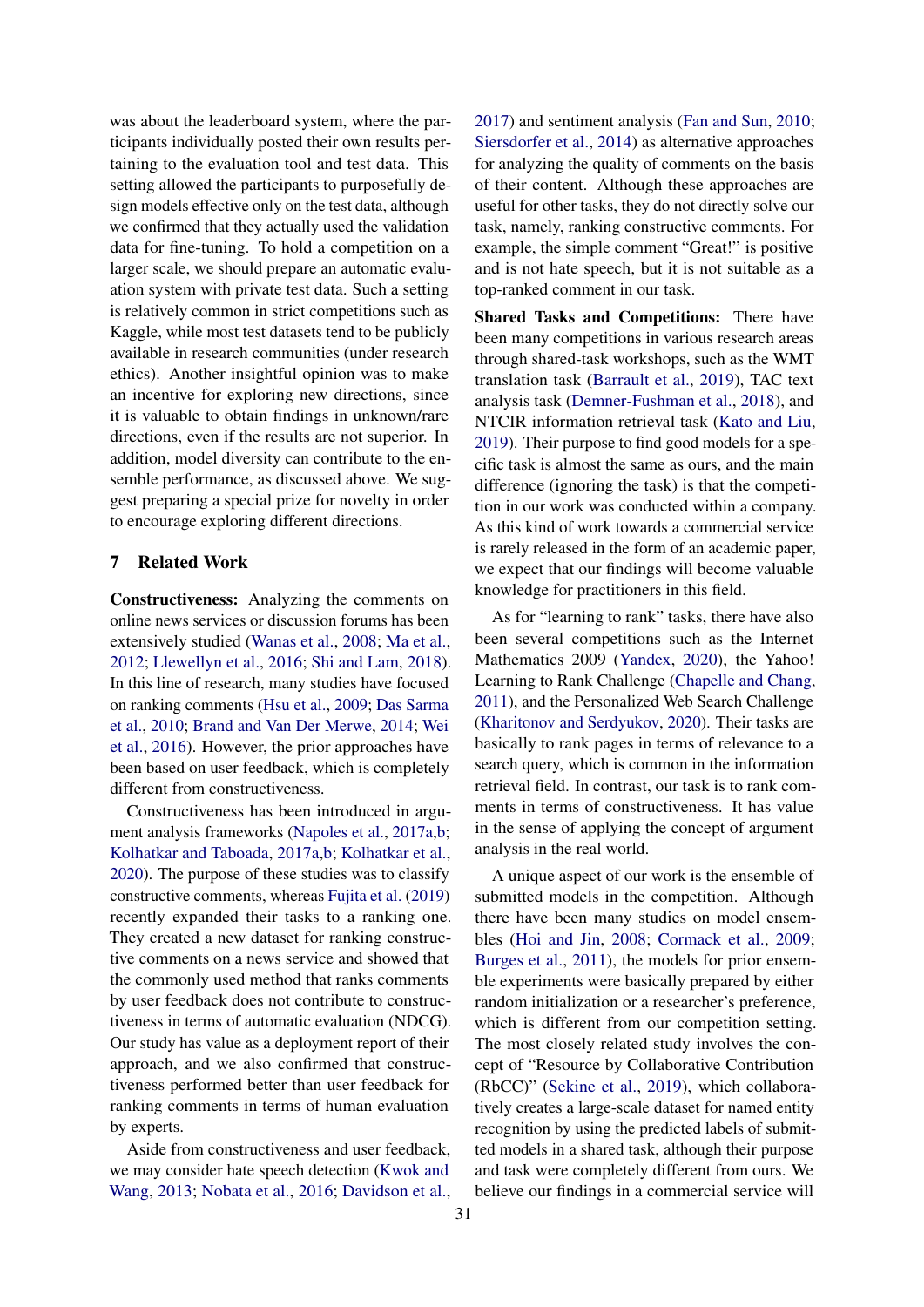be useful for future ensemble studies.

#### 8 Conclusion

We reported a case study of an in-house competition for ranking constructive comments. Our experimental results showed that the competition format is effective for testing various model structures, and that ensembling submitted models can further improve the ranking performance. Moreover, we confirmed that the submitted models were practically useful in a service perspective evaluation.

#### Acknowledgements

We would like to thank the comment service team in Yahoo! JAPAN News for their continued support of our research. We would also like to thank the anonymous reviewers for their constructive comments.

#### References

- <span id="page-8-17"></span>Alfred V. Aho and Margaret J. Corasick. 1975. [Ef](http://doi.acm.org/10.1145/360825.360855)[ficient String Matching: An Aid to Bibliographic](http://doi.acm.org/10.1145/360825.360855) [Search.](http://doi.acm.org/10.1145/360825.360855) *Communications of the ACM*, 18(6):333– 340.
- <span id="page-8-16"></span>Shunsuke Aihara. 2020. pykwic. [https://github.com/](https://github.com/shunsukeaihara/pykwic) [shunsukeaihara/pykwic.](https://github.com/shunsukeaihara/pykwic) Accessed: Apr. 1, 2020.
- <span id="page-8-3"></span>Loïc Barrault, Ondřej Bojar, Marta R. Costa-jussà, Christian Federmann, Mark Fishel, Yvette Graham, Barry Haddow, Matthias Huck, Philipp Koehn, Shervin Malmasi, Christof Monz, Mathias Müller, Santanu Pal, Matt Post, and Marcos Zampieri. 2019. [Findings of the 2019 Conference on Machine Trans](https://www.aclweb.org/anthology/W19-5301)[lation \(WMT19\).](https://www.aclweb.org/anthology/W19-5301) In *Proceedings of the Fourth Conference on Machine Translation (WMT 2019)*, pages 1–61. Association for Computational Linguistics.
- <span id="page-8-10"></span>Piotr Bojanowski, Edouard Grave, Armand Joulin, and Tomas Mikolov. 2017. Enriching Word Vectors with Subword Information. *Transactions of the Association for Computational Linguistics*, 5:135–146.
- <span id="page-8-1"></span>Dirk Brand and Brink Van Der Merwe. 2014. [Com](https://scholar.sun.ac.za/handle/10019.1/95703)[ment Classification for an Online News Domain.](https://scholar.sun.ac.za/handle/10019.1/95703) In *Proceedings of the First International Conference on the Use of Mobile Informations and Communication Technology in Africa*, pages 50–55. Stellenbosch University.
- <span id="page-8-7"></span>Christopher J. C. Burges. 2010. [From RankNet](https://www.microsoft.com/en-us/research/publication/from-ranknet-to-lambdarank-to-lambdamart-an-overview/) [to LambdaRank to LambdaMART: An Overview.](https://www.microsoft.com/en-us/research/publication/from-ranknet-to-lambdarank-to-lambdamart-an-overview/) Technical Report MSR-TR-2010-82, Microsoft.
- <span id="page-8-8"></span>Christopher J. C. Burges, Robert Ragno, and Quoc V. Le. 2007. [Learning to Rank with Nonsmooth Cost](http://papers.nips.cc/paper/2971-learning-to-rank-with-nonsmooth-cost-functions.pdf) [Functions.](http://papers.nips.cc/paper/2971-learning-to-rank-with-nonsmooth-cost-functions.pdf) In *Advances in Neural Information Processing Systems 19 (NIPS 2007)*, pages 193–200. MIT Press.
- <span id="page-8-5"></span>Christopher J. C. Burges, Tal Shaked, Erin Renshaw, Ari Lazier, Matt Deeds, Nicole Hamilton, and Greg Hullender. 2005. [Learning to Rank Using Gradi](http://doi.org/10.1145/1102351.1102363)[ent Descent.](http://doi.org/10.1145/1102351.1102363) In *Proceedings of the 22nd International Conference on Machine Learning (ICML 2005)*, pages 89–96. ACM.
- <span id="page-8-12"></span>Christopher J. C. Burges, Krysta Svore, Paul Bennett, Andrzej Pastusiak, and Qiang Wu. 2011. [Learning](http://proceedings.mlr.press/v14/burges11a/burges11a.pdf) [to Rank Using an Ensemble of Lambda-Gradient](http://proceedings.mlr.press/v14/burges11a/burges11a.pdf) [Models.](http://proceedings.mlr.press/v14/burges11a/burges11a.pdf) In *Proceedings of the Learning to Rank Challenge*, pages 25–35.
- <span id="page-8-11"></span>Zhe Cao, Tao Qin, Tie-Yan Liu, Ming-Feng Tsai, and Hang Li. 2007. [Learning to Rank: From Pairwise](http://doi.acm.org/10.1145/1273496.1273513) [Approach to Listwise Approach.](http://doi.acm.org/10.1145/1273496.1273513) In *Proceedings of the 24th International Conference on Machine Learning (ICML 2007)*, pages 129–136. ACM.
- <span id="page-8-6"></span>Olivier Chapelle and Yi Chang. 2011. [Yahoo! Learn](http://proceedings.mlr.press/v14/chapelle11a.html)[ing to Rank Challenge Overview.](http://proceedings.mlr.press/v14/chapelle11a.html) In *Proceedings of the Learning to Rank Challenge*, pages 1–24. PMLR.
- <span id="page-8-13"></span>Gordon V. Cormack, Charles L A Clarke, and Stefan Buettcher. 2009. [Reciprocal Rank Fusion Out](http://doi.acm.org/10.1145/1571941.1572114)[performs Condorcet and Individual Rank Learning](http://doi.acm.org/10.1145/1571941.1572114) [Methods.](http://doi.acm.org/10.1145/1571941.1572114) In *Proceedings of the 32Nd International ACM SIGIR Conference on Research and Development in Information Retrieval (SIGIR 2009)*, pages 758–759. ACM.
- <span id="page-8-2"></span>Nick Craswell, Onno Zoeter, Michael Taylor, and Bill Ramsey. 2008. [An Experimental Comparison of](https://doi.org/10.1145/1341531.1341545) [Click Position-Bias Models.](https://doi.org/10.1145/1341531.1341545) In *Proceedings of the 2008 International Conference on Web Search and Data Mining (WSDM 2008)*, pages 87–94. Association for Computing Machinery.
- <span id="page-8-0"></span>Anish Das Sarma, Atish Das Sarma, Sreenivas Gollapudi, and Rina Panigrahy. 2010. [Ranking Mech](http://doi.org/10.1145/1718487.1718491)[anisms in Twitter-like Forums.](http://doi.org/10.1145/1718487.1718491) In *Proceedings of the Third ACM International Conference on Web Search and Data Mining (WSDM 2010)*, pages 21– 30. ACM.
- <span id="page-8-14"></span>Thomas Davidson, Dana Warmsley, Michael Macy, and Ingmar Weber. 2017. [Automated Hate Speech](https://aaai.org/ocs/index.php/ICWSM/ICWSM17/paper/view/15665) [Detection and the Problem of Offensive Language.](https://aaai.org/ocs/index.php/ICWSM/ICWSM17/paper/view/15665) In *Proceedings of the Eleventh International AAAI Conference on Web and Social Media (ICWSM 2017)*, pages 512–515. AAAI Press.
- <span id="page-8-4"></span>Dina Demner-Fushman, Kin Wah Fung, Phong Do, Richard D. Boyce, and Travis Goodwin. 2018. [Overview of the TAC 2018 Drug-Drug Interaction](https://tac.nist.gov/publications/2018/additional.papers/TAC2018.DDI.overview.proceedings.pdf) [Extraction from Drug Labels Track.](https://tac.nist.gov/publications/2018/additional.papers/TAC2018.DDI.overview.proceedings.pdf) In *Proceedings of the 2018 Text Analysis Conference (TAC 2018)*.
- <span id="page-8-9"></span>Facebook. 2020. fastText. [https://github.com/](https://github.com/facebookresearch/fastText) [facebookresearch/fastText.](https://github.com/facebookresearch/fastText) Accessed: Apr. 1, 2020.
- <span id="page-8-15"></span>Wen Fan and Shutao Sun. 2010. [Sentiment classifi](https://doi.org/10.1109/ICCASM.2010.5619288)[cation for online comments on Chinese news.](https://doi.org/10.1109/ICCASM.2010.5619288) In *Proceedings of the 2010 International Conference*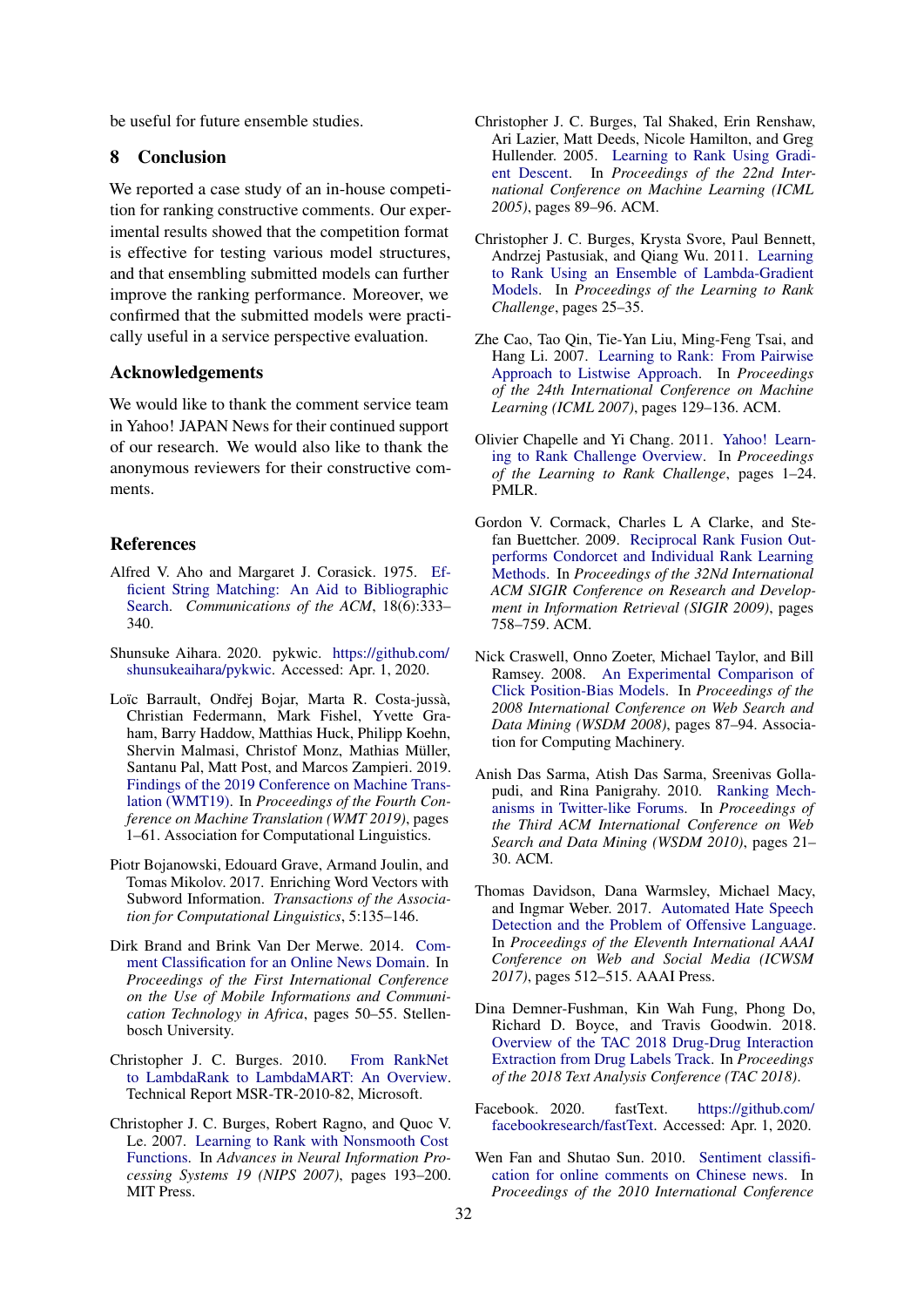*on Computer Application and System Modeling (IC-CASM 2010)*, volume 4, pages V4–740–V4–745. IEEE.

- <span id="page-9-22"></span>Jerome H. Friedman. 2000. Greedy Function Approximation: A Gradient Boosting Machine. *Annals of Statistics*, 29:1189–1232.
- <span id="page-9-1"></span>Soichiro Fujita, Hayato Kobayashi, and Manabu Okumura. 2019. [Dataset Creation for Ranking Con](https://www.aclweb.org/anthology/P19-1250)[structive News Comments.](https://www.aclweb.org/anthology/P19-1250) In *Proceedings of the 57th Annual Meeting of the Association for Computational Linguistics (ACL 2019)*, pages 2619–2626. Association for Computational Linguistics.
- <span id="page-9-15"></span>Soichiro Fujita, Hayato Kobayashi, and Manabu Okumura. 2020. [Unsupervised Ensemble of Ranking](https://link.springer.com/chapter/10.1007/978-3-030-45442-5_17) [Models for News Comments Using Pseudo Answers.](https://link.springer.com/chapter/10.1007/978-3-030-45442-5_17) In *Proceedings of the 42nd European Conference on Information Retrieval (ECIR 2020)*, pages 133–140. Springer International Publishing.
- <span id="page-9-21"></span>Steven C. H. Hoi and Rong Jin. 2008. [Semi-supervised](http://dl.acm.org/citation.cfm?id=1620163.1620170) [Ensemble Ranking.](http://dl.acm.org/citation.cfm?id=1620163.1620170) In *Proceedings of the 23rd National Conference on Artificial Intelligence (AAAI 2008)*, pages 634–639. AAAI Press.
- <span id="page-9-0"></span>Chiao-Fang Hsu, Elham Khabiri, and James Caverlee. 2009. [Ranking Comments on the Social Web.](https://doi.org/10.1109/CSE.2009.109) In *Proceedings of the 2009 International Conference on Computational Science and Engineering (CSE 2009)*, volume 4, pages 90–97. IEEE.
- <span id="page-9-16"></span>Kalervo Järvelin and Jaana Kekäläinen. 2002. [Cu](http://doi.org/10.1145/582415.582418)[mulated Gain-based Evaluation of IR Techniques.](http://doi.org/10.1145/582415.582418) *ACM Transactions on Information Systems (TOIS)*, 20(4):422–446.
- <span id="page-9-9"></span>Armand Joulin, Edouard Grave, Piotr Bojanowski, and Tomas Mikolov. 2017. [Bag of Tricks for Efficient](https://www.aclweb.org/anthology/E17-2068) [Text Classification.](https://www.aclweb.org/anthology/E17-2068) In *Proceedings of the 15th Conference of the European Chapter of the Association for Computational Linguistics (EACL 2017)*, pages 427–431. Association for Computational Linguistics.
- <span id="page-9-3"></span>Kaggle. 2020. Kaggle: Your Home for Data Science. [https://www.kaggle.com/.](https://www.kaggle.com/) Accessed: Apr. 1, 2020.
- <span id="page-9-4"></span>Makoto P. Kato and Yiqun Liu. 2019. [Overview of](http://research.nii.ac.jp/ntcir/workshop/OnlineProceedings14/pdf/ntcir/01-NTCIR14-OV-KatoM.pdf) [NTCIR-14.](http://research.nii.ac.jp/ntcir/workshop/OnlineProceedings14/pdf/ntcir/01-NTCIR14-OV-KatoM.pdf) In *Proceedings of the 14th NTCIR Conference (NTCIR 2019)*.
- <span id="page-9-10"></span>Guolin Ke, Qi Meng, Thomas Finley, Taifeng Wang, Wei Chen, Weidong Ma, Qiwei Ye, and Tie-Yan Liu. 2017. [LightGBM: A Highly Efficient Gradi](http://papers.nips.cc/paper/6907-lightgbm-a-highly-efficient-gradient-boosting-decision-tree.pdf)[ent Boosting Decision Tree.](http://papers.nips.cc/paper/6907-lightgbm-a-highly-efficient-gradient-boosting-decision-tree.pdf) In *Advances in Neural Information Processing Systems 30 (NIPS 2017)*, pages 3146–3154. Curran Associates, Inc.
- <span id="page-9-20"></span>Eugene Kharitonov and Pavel Serdyukov. 2020. Personalized Web Search Challenge. [https://www.kaggle.com/c/](https://www.kaggle.com/c/yandex-personalized-web-search-challenge/overview/description) [yandex-personalized-web-search-challenge/](https://www.kaggle.com/c/yandex-personalized-web-search-challenge/overview/description) [overview/description.](https://www.kaggle.com/c/yandex-personalized-web-search-challenge/overview/description) Accessed: Apr. 1, 2020.
- <span id="page-9-11"></span>Diederik P. Kingma and Jimmy Ba. 2015. [Adam: A](http://arxiv.org/abs/1412.6980) [Method for Stochastic Optimization.](http://arxiv.org/abs/1412.6980) In *Proceedings of the 3rd International Conference on Learning Representations (ICLR 2015)*.
- <span id="page-9-14"></span>Hayato Kobayashi. 2018. [Frustratingly Easy Model](https://www.aclweb.org/anthology/D18-1449) [Ensemble for Abstractive Summarization.](https://www.aclweb.org/anthology/D18-1449) In *Proceedings of the 2018 Conference on Empirical Methods in Natural Language Processing (EMNLP 2018)*, pages 4165–4176. Association for Computational Linguistics.
- <span id="page-9-2"></span>Varada Kolhatkar and Maite Taboada. 2017a. [Con](http://www.aclweb.org/anthology/W17-3002)[structive Language in News Comments.](http://www.aclweb.org/anthology/W17-3002) In *Proceedings of the First Workshop on Abusive Language Online*, pages 11–17. Association for Computational Linguistics.
- <span id="page-9-17"></span>Varada Kolhatkar and Maite Taboada. 2017b. [Us](http://aclweb.org/anthology/W17-4218)[ing New York Times Picks to Identify Constructive](http://aclweb.org/anthology/W17-4218) [Comments.](http://aclweb.org/anthology/W17-4218) In *Proceedings of the 2017 EMNLP Workshop: Natural Language Processing meets Journalism*, pages 100–105. Association for Computational Linguistics.
- <span id="page-9-18"></span>Varada Kolhatkar, Nithum Thain, Jeffrey Scott Sorensen, Lucas Dixon, and Maite Taboada. 2020. [Classifying Constructive Comments.](http://arxiv.org/abs/1412.6980) *arXiv*, abs/2004.05476.
- <span id="page-9-7"></span>Taku Kudo. 2020a. MeCab: Yet Another Part-of-Speech and Morphological Analyzer . [https://](https://taku910.github.io/mecab/) [taku910.github.io/mecab/.](https://taku910.github.io/mecab/) Accessed: Apr. 1, 2020.
- <span id="page-9-13"></span>Taku Kudo. 2020b. SentencePiece. [https://github.com/](https://github.com/google/sentencepiece) [google/sentencepiece.](https://github.com/google/sentencepiece) Accessed: Apr. 1, 2020.
- <span id="page-9-12"></span>Taku Kudo and John Richardson. 2018. [SentencePiece:](https://www.aclweb.org/anthology/D18-2012) [A simple and language independent subword tok](https://www.aclweb.org/anthology/D18-2012)[enizer and detokenizer for Neural Text Processing.](https://www.aclweb.org/anthology/D18-2012) In *Proceedings of the 2018 Conference on Empirical Methods in Natural Language Processing (EMNLP 2018)*, pages 66–71. Association for Computational Linguistics.
- <span id="page-9-6"></span>Taku Kudo, Kaoru Yamamoto, and Yuji Matsumoto. 2004. Applying conditional random fields to japanese morphological analysis. In *Proceedings of EMNLP 2004*, pages 230–237, Barcelona, Spain. Association for Computational Linguistics.
- <span id="page-9-19"></span>Irene Kwok and Yuzhou Wang. 2013. [Locate the Hate:](http://dl.acm.org/citation.cfm?id=2891460.2891697) [Detecting Tweets Against Blacks.](http://dl.acm.org/citation.cfm?id=2891460.2891697) In *Proceedings of the Twenty-Seventh AAAI Conference on Artificial Intelligence (AAAI 2013)*, pages 1621–1622. AAAI Press.
- <span id="page-9-8"></span>Ching-Pei Lee and Chih-Jen Lin. 2014. [Large-scale](http://dx.doi.org/10.1162/NECO_a_00571) [Linear RankSVM.](http://dx.doi.org/10.1162/NECO_a_00571) *Neural Computation*, 26(4):781– 817.
- <span id="page-9-5"></span>Lemur Project. 2020. RankLib. [https://sourceforge.](https://sourceforge.net/p/lemur/wiki/RankLib/) [net/p/lemur/wiki/RankLib/.](https://sourceforge.net/p/lemur/wiki/RankLib/) Accessed: Apr. 1, 2020.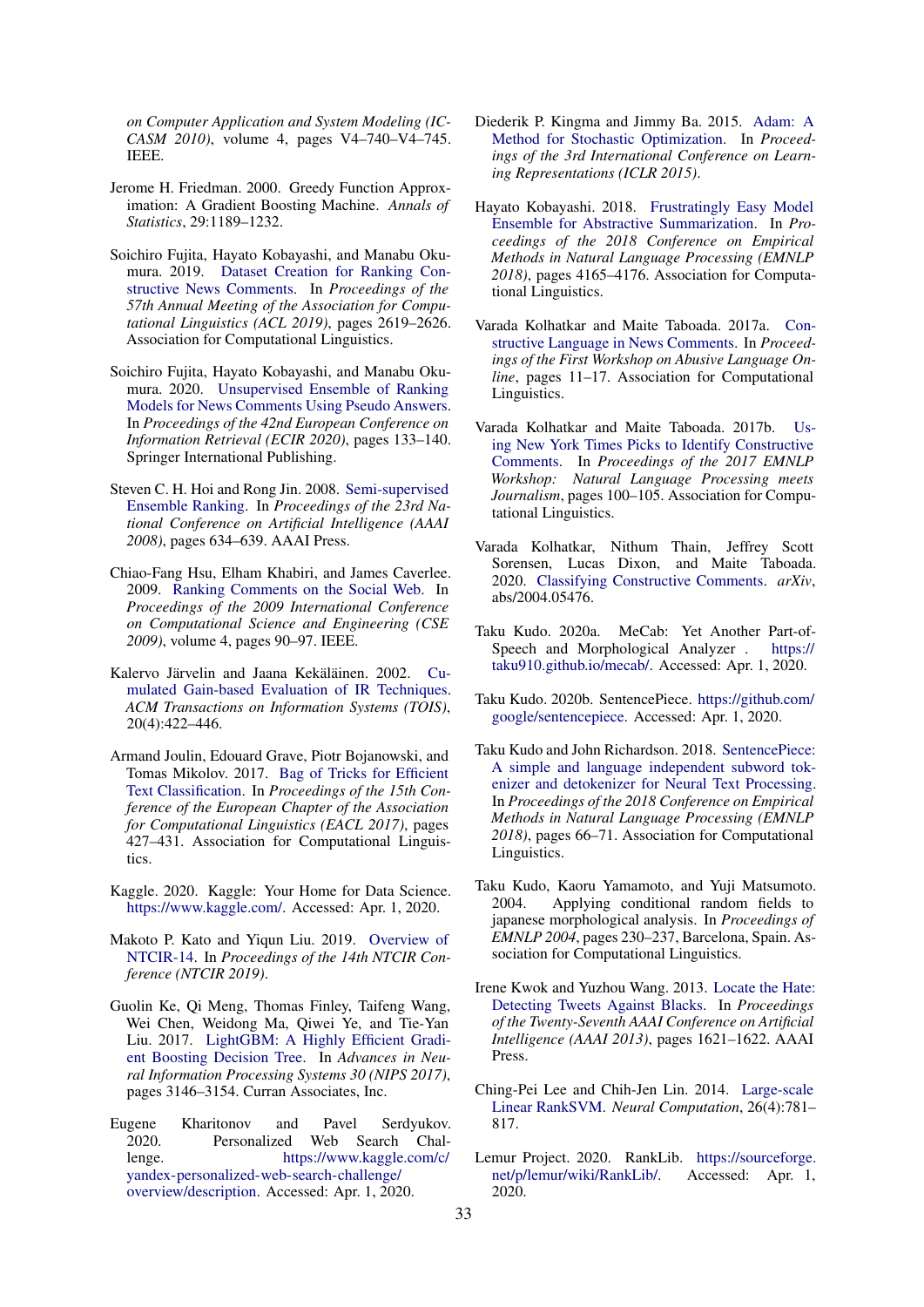- <span id="page-10-7"></span>LightGBM Doc. 2020. LightGBM Parameters Tuning. [https://lightgbm.readthedocs.io/en/latest/](https://lightgbm.readthedocs.io/en/latest/Parameters-Tuning.html) [Parameters-Tuning.html.](https://lightgbm.readthedocs.io/en/latest/Parameters-Tuning.html) Accessed: Apr. 1, 2020.
- <span id="page-10-5"></span>Chih-Jen Lin. 2020. LIBLINEAR. [https://www.csie.](https://www.csie.ntu.edu.tw/~cjlin/liblinear/) [ntu.edu.tw/~cjlin/liblinear/.](https://www.csie.ntu.edu.tw/~cjlin/liblinear/) Accessed: Apr. 1, 2020.
- <span id="page-10-11"></span>Clare Llewellyn, Claire Grover, and Jon Oberlander. 2016. [Improving Topic Model Clustering of News](http://anthology.aclweb.org/P/P16/P16-3007)[paper Comments for Summarisation.](http://anthology.aclweb.org/P/P16/P16-3007) In *Proceedings of the ACL 2016 Student Research Workshop*, pages 43–50. Association for Computational Linguistics.
- <span id="page-10-10"></span>Zongyang Ma, Aixin Sun, Quan Yuan, and Gao Cong. 2012. [Topic-driven Reader Comments Summariza](http://doi.org/10.1145/2396761.2396798)[tion.](http://doi.org/10.1145/2396761.2396798) In *Proceedings of the 21st ACM International Conference on Information and Knowledge Management (CIKM 2012)*, pages 265–274. ACM.
- <span id="page-10-6"></span>Microsoft. 2020. LightGBM. [https://github.com/](https://github.com/microsoft/LightGBM) [microsoft/LightGBM.](https://github.com/microsoft/LightGBM) Accessed: Apr. 1, 2020.
- <span id="page-10-4"></span>Tomas Mikolov, Ilya Sutskever, Kai Chen, Greg S Corrado, and Jeff Dean. 2013. [Distributed Representa](http://papers.nips.cc/paper/5021-distributed-representations-of-words-and-phrases-and-their-compositionality.pdf)[tions of Words and Phrases and their Compositional](http://papers.nips.cc/paper/5021-distributed-representations-of-words-and-phrases-and-their-compositionality.pdf)[ity.](http://papers.nips.cc/paper/5021-distributed-representations-of-words-and-phrases-and-their-compositionality.pdf) In *Advances in Neural Information Processing Systems 26*, pages 3111–3119. Curran Associates, Inc.
- <span id="page-10-19"></span>Wojciech Muła. 2020. pyachocorasick. [https://pypi.](https://pypi.org/project/pyahocorasick/) [org/project/pyahocorasick/.](https://pypi.org/project/pyahocorasick/) Accessed: Apr. 1, 2020.
- <span id="page-10-1"></span>Courtney Napoles, Aasish Pappu, and Joel R Tetreault. 2017a. [Automatically Identifying Good Conversa](https://aaai.org/ocs/index.php/ICWSM/ICWSM17/paper/view/15673)[tions Online \(Yes, They Do Exist!\).](https://aaai.org/ocs/index.php/ICWSM/ICWSM17/paper/view/15673) In *Proceedings of the Eleventh International AAAI Conference on Web and Social Media (ICWSM 2017)*, pages 628– 631. AAAI Press.
- <span id="page-10-13"></span>Courtney Napoles, Joel Tetreault, Aasish Pappu, Enrica Rosato, and Brian Provenzale. 2017b. [Finding Good](http://aclweb.org/anthology/W17-0802) [Conversations Online: The Yahoo News Annotated](http://aclweb.org/anthology/W17-0802) [Comments Corpus.](http://aclweb.org/anthology/W17-0802) In *Proceedings of the 11th Linguistic Annotation Workshop*, pages 13–23. Association for Computational Linguistics.
- <span id="page-10-8"></span>Behnam Neyshabur, Srinadh Bhojanapalli, David Mcallester, and Nati Srebro. 2017. [Exploring Gen](http://papers.nips.cc/paper/7176-exploring-generalization-in-deep-learning.pdf)[eralization in Deep Learning.](http://papers.nips.cc/paper/7176-exploring-generalization-in-deep-learning.pdf) In *Advances in Neural Information Processing Systems 30 (NIPS 2017)*, pages 5947–5956. Curran Associates, Inc.
- <span id="page-10-14"></span>Chikashi Nobata, Joel Tetreault, Achint Thomas, Yashar Mehdad, and Yi Chang. 2016. [Abusive Lan](https://doi.org/10.1145/2872427.2883062)[guage Detection in Online User Content.](https://doi.org/10.1145/2872427.2883062) In *Proceedings of the 25th International Conference on World Wide Web (WWW 2016)*, pages 145–153. International World Wide Web Conferences Steering Committee.
- <span id="page-10-18"></span>Daisuke Okanohara and Jun'ichi Tsujii. 2009. [Text](https://doi.org/10.1137/1.9781611972795.72) [Categorization with All Substring Features.](https://doi.org/10.1137/1.9781611972795.72) In *Proceedings of the SIAM International Conference on Data Mining (SDM 2009)*, pages 838–846. SIAM.
- <span id="page-10-2"></span>Oxford. 2020. Definition of Constructive by Oxford Dictionary. [https://www.lexico.com/definition/](https://www.lexico.com/definition/constructive) [constructive.](https://www.lexico.com/definition/constructive) Accessed: Jun. 17, 2020.
- <span id="page-10-17"></span>Satoshi Sekine, Akio Kobayashi, and Kouta Nakayama. 2019. [SHINRA: Structuring Wikipedia by Collabo](https://openreview.net/pdf?id=HygfXWqTpm)[rative Contribution.](https://openreview.net/pdf?id=HygfXWqTpm) In *Proceedings of the 1st International Conference on Automated Knowledge Base Construction (AKBC 2019)*.
- <span id="page-10-12"></span>Bei Shi and Wai Lam. 2018. Reader Comment Digest Through Latent Event Facets and News Specificity. *IEEE Transactions on Knowledge and Data Engineering*.
- <span id="page-10-15"></span>Stefan Siersdorfer, Sergiu Chelaru, Jose San Pedro, Ismail Sengor Altingovde, and Wolfgang Nejdl. 2014. [Analyzing and Mining Comments and Comment](http://doi.org/10.1145/2628441) [Ratings on the Social Web.](http://doi.org/10.1145/2628441) *ACM Transactions on the Web (TWEB)*, 8(3):17:1–17:39.
- <span id="page-10-9"></span>Nayer Wanas, Motaz El-Saban, Heba Ashour, and Waleed Ammar. 2008. [Automatic Scoring of On](http://doi.org/10.1145/1458527.1458534)[line Discussion Posts.](http://doi.org/10.1145/1458527.1458534) In *Proceedings of the Second ACM Workshop on Information Credibility on the Web*, pages 19–26. ACM.
- <span id="page-10-0"></span>Zhongyu Wei, Yang Liu, and Yi Li. 2016. [Is This Post](https://www.aclweb.org/anthology/P16-2032) [Persuasive? Ranking Argumentative Comments in](https://www.aclweb.org/anthology/P16-2032) [Online Forum.](https://www.aclweb.org/anthology/P16-2032) In *Proceedings of the 54th Annual Meeting of the Association for Computational Linguistics (ACL 2016)*, pages 195–200. Association for Computational Linguistics.
- <span id="page-10-16"></span>Yandex. 2020. Internet Mathematics 2009. [https://](https://academy.yandex.ru/events/data_analysis/grant2009) [academy.yandex.ru/events/data\\_analysis/grant2009.](https://academy.yandex.ru/events/data_analysis/grant2009) Accessed: Apr. 1, 2020.

#### <span id="page-10-3"></span>A Details of Model Settings

The following list shows the detailed settings for the submitted models. Figure [4](#page-11-2) shows the model structure of Model-17.

- Parameters of LambdaMART for Model-4: number of trees ('tree') =  $1000$ , number of leaves for each tree ('leaf') = 10, learning rate ('shrink $age') = 0.1$ , number of threshold candidates for tree splitting ('tc') = 256, minimum number of samples each leaf has to contain ('mls') = 1, number of rounds for early stopping ('estop') = 100 (stopping early when no improvement is observed on the validation set over 100 rounds), and metric to optimize on the training data ('met $ric2t') = NDCG@100.$
- Parameters of fastText for Model-4 and Model-11: learning rate ('lr') = 0.1, update rate for the learning rate ('lrUpdateRate') =  $100$ , dimension size of word embeddings  $('dim') =$ 100, size of the context window  $('ws') = 5$ , number of epochs ('epoch') = 5, number of negative